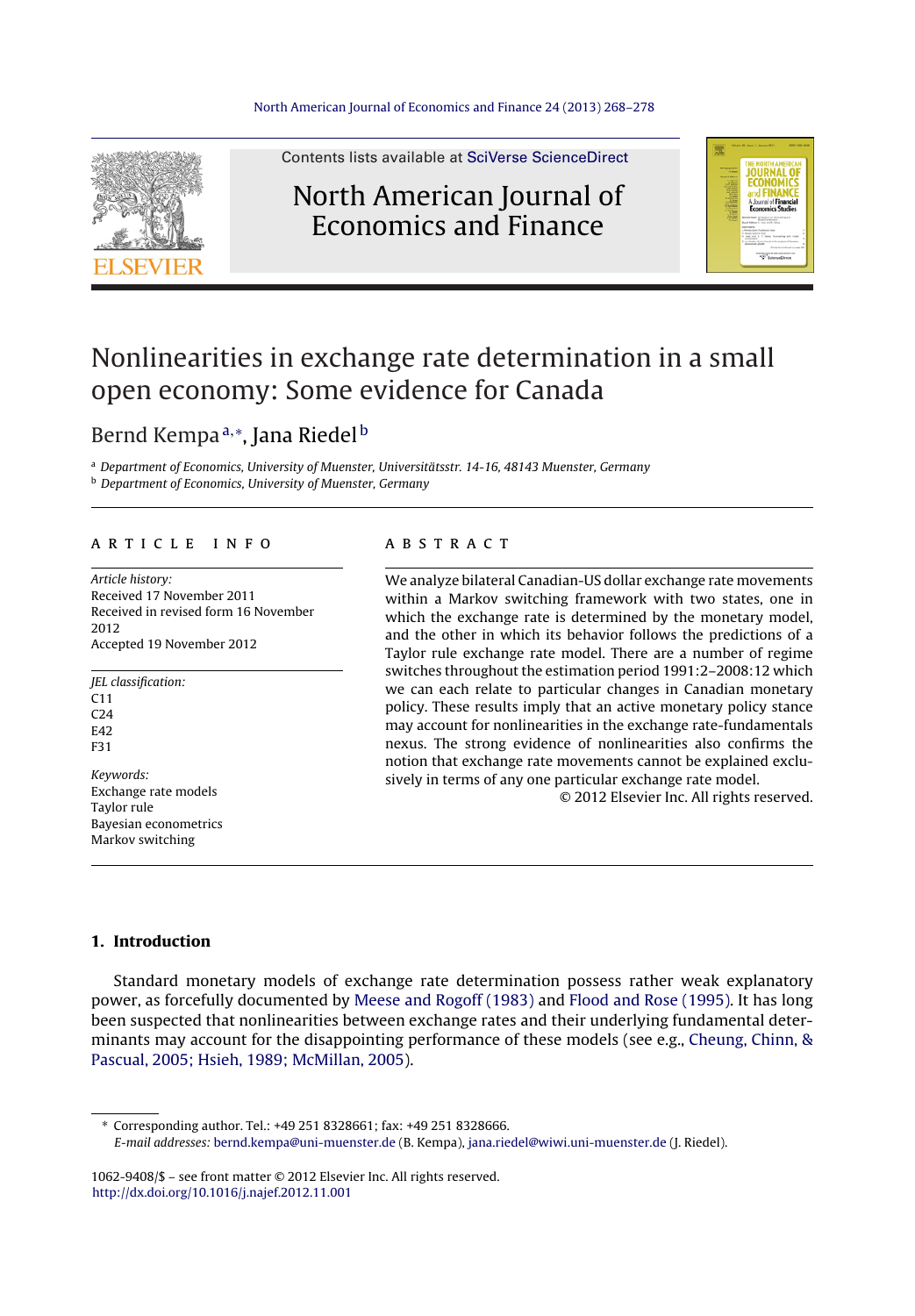A growing body of literature employs the Markov-switching framework pioneered by [Hamilton](#page--1-0) [\(1989\)](#page--1-0) to model such nonlinearities. That literature usually finds significant time variation in the exchange rate-fundamentals nexus ([Sarno,](#page--1-0) [Valente,](#page--1-0) [&](#page--1-0) [Wohar,](#page--1-0) [2004\),](#page--1-0) which may itself be due to timevarying transitional dynamics ([Yuan,](#page--1-0) [2011\),](#page--1-0) or to different sets of macroeconomic fundamentals acting as driving forces of the exchange rate during different time periods [\(Altavilla](#page--1-0) [&](#page--1-0) [De](#page--1-0) [Grauwe,](#page--1-0) [2010\).](#page--1-0) Focusing specifically on the empirical performance of the monetary exchange rate model, [Frömmel,](#page--1-0) [MacDonald,](#page--1-0) [and](#page--1-0) [Menkhoff](#page--1-0) [\(2005\)](#page--1-0) confirm the presence of nonlinearities for a number of bilateral US dollar exchange rates. They also identify sub-periods in which the monetary model appears to be a suitable framework for explaining exchange rate movements.

A recent strand of literature identifies as one of the major shortcomings of the monetary model its lack of attention to the market's expectations of future values of the macroeconomic fundamentals [\(Engel](#page--1-0) [&](#page--1-0) [West,](#page--1-0) [2004,](#page--1-0) [2005\).](#page--1-0) Such expectations may be captured by taking account of the endogeneity of monetary policy. For example, central banks following a Taylor rule base their monetary policy decisions on the expected future realizations of inflation and the output gap. A new class of monetary exchange rate models therefore incorporates a Taylor rule interest rate reaction function into an otherwise standard exchange rate model ([Engel,](#page--1-0) [Mark,](#page--1-0) [&](#page--1-0) [West,](#page--1-0) [2008;](#page--1-0) [Engel](#page--1-0) [&](#page--1-0) [West,](#page--1-0) [2006\).](#page--1-0) These models display exchange rate behavior quite different from the baseline monetary model. In particular, whereas in the monetary model an increase in the current inflation rate causes the exchange rate to depreciate, in Taylor rule models the exchange rate appreciates because higher inflation induces expectations of tighter future monetary policy ([Clarida](#page--1-0) [&](#page--1-0) [Waldman,](#page--1-0) [2008\).](#page--1-0)<sup>1</sup>

The aim of the present paper is twofold. First, we demonstrate that the monetary and Taylor rule exchange rate models yield a common estimating equation which differs only in terms of the signs of the expected coefficients. For this purpose we consider a variant of the two-country Taylor rule model introduced by [Engel](#page--1-0) [and](#page--1-0) [West](#page--1-0) [\(2006\).](#page--1-0) Beside expected inflation and the output gap, their model stipulates that the Taylor rule of one of the two countries also contains the exchange rate as an argument.2

Second, we analyze monthly bilateral Canadian-US dollar exchange rate movements for the estimation period 1991:2–2008:12. To this end we incorporate the common estimating equation into a Markov switching framework that takes account of nonlinearities in the relationship between exchange rates and their fundamentals. In the model we allow for two states, one in which the exchange rate is determined by the monetary model, and the other in which its behavior follows the predictions of the Taylor rule exchange rate model. We focus on the Canadian-US dollar exchange rate because it meets the assumptions of the Taylor rule model by [Engel](#page--1-0) [and](#page--1-0) [West](#page--1-0) [\(2006\).](#page--1-0) The Bank of Canada (BoC) adheres to an inflation target since the early 1990s, and has also traditionally engaged in exchange market management, with the bilateral Canadian-US dollar rate as the primary target of these intervention activities [\(Weymark,](#page--1-0) [1995,](#page--1-0) 1997).<sup>3</sup> Moreover, in comparison to other bilateral exchange rates, the Canadian-US dollar rate fares particularly poorly in terms of explanations using standard monetary fundamentals [\(Cushman,](#page--1-0) [2000;](#page--1-0) [Faust,](#page--1-0) [Rogers,](#page--1-0) [&](#page--1-0) [Wright,](#page--1-0) [2003;](#page--1-0) [Mark,](#page--1-0) [1995;](#page--1-0) [Rapach](#page--1-0) [&](#page--1-0) [Wohar,](#page--1-0) [2002\).](#page--1-0)

Our results can briefly be summarized as follows. We find that the Canadian-US bilateral exchange rate is characterized by strong nonlinearities with respect to its fundamental determinants. In particular, the Markov switching model reveals a number of regime switches which can historically be linked to particular changes in Canadian monetary policy. This result implies both that an active monetary policy stance may account for the observed exchange rate nonlinearities, and that exchange rate movements cannot be explained exclusively in terms of any one particular exchange rate model.

The remainder of the paper is structured as follows: [Section](#page--1-0) [2](#page--1-0) provides a characterization of the monetary and Taylor rule exchange rate models, and derives a common estimating equation for the

 $<sup>1</sup>$  The growing literature on the empirical performance of Taylor rule exchange rate models is quite encouraging. Represen-</sup> tative studies are [Mark](#page--1-0) [\(2009\)](#page--1-0) or [Molodtsova](#page--1-0) [and](#page--1-0) [Papell](#page--1-0) [\(2009\).](#page--1-0)

<sup>&</sup>lt;sup>2</sup> This feature is frequently, although not exclusively, associated with inflation targeting strategies in small open economies ([Ball,](#page--1-0) [1999;](#page--1-0) [Taylor,](#page--1-0) [2001\).](#page--1-0)

 $3$  This evidence has recently been confirmed by [Lubik](#page--1-0) [and](#page--1-0) [Schorfheide](#page--1-0) [\(2007\),](#page--1-0) who find that the BoC adjusts its policy interest rate in response to exchange rate movements.